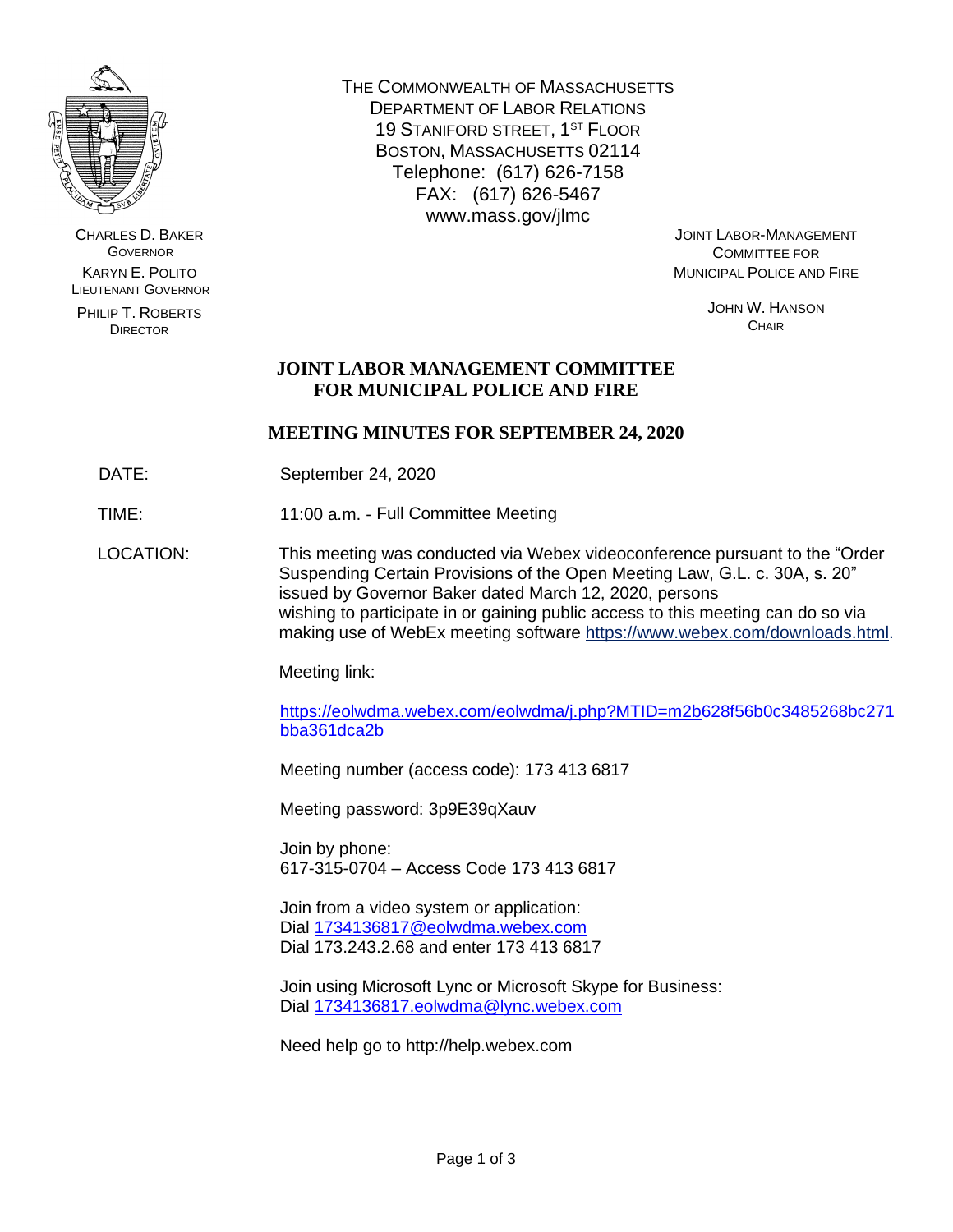**Committee Members Present:** Chairman Hanson; Police**:** Andrews; Management: Goldsmith.

Alternates Present: Fire: Cross, Keene; Police: Nelson, DeMille, T. Reddy, Pedrini; Management: Bain, Petrin, Frederickson, Mazzucco.

**Staff Present:** Cummings**,** Driscoll**,** Hubley, Morgado

**Others:** Philip Roberts (DLR), John Robertson (MMA)

### **OPEN SESSION**

Chairman Hanson called the meeting to order at 11:05 A.M.

#### • **Administrative Updates**

Meeting Minutes:

o Vote to accept meeting minutes from September 10, 2020.

### **Motion by Keene, second by Goldsmith: to approve the minutes of the September 10, 2020, full Committee meeting.**

### **The Motion passed unanimously.**

- **Chairman's Report**
	- $\circ$  Chairman Hanson informed the Committee that he, Senior Staff, and several members of the Committee, representing Police, Fire and Management; would be meeting with the Legislature's Joint Committee on Public Service on Tuesday, September 29, 2020, via videoconference, to introduce the legislators to the JLMC and to engage in a general discussion about the workings of the JLMC and its effectiveness.
- *Review and Act on the following Petition, Jurisdiction and Awaiting Funding List (AFL) Cases:*

| Case No.       | Organization     | <b>Mediator/Sr. Staff</b> | <b>Topic/Vote/Action</b> |
|----------------|------------------|---------------------------|--------------------------|
| 1. JLM-20-7968 | New Bedford Fire | DJM, JOEH                 | Vote to Arbitration      |

Mr. Morgado briefed the Committee.

**Motion by Keene, second by Goldsmith: to find, in the matter of the New Bedford Firefighters, Local 841 IAFF and the City of New Bedford – JLM-20-7968, that there is an apparent exhaustion of the processes of collective bargaining which constitutes a potential threat to public welfare and that the Committee vote to send this case to mediation-arbitration by a tripartite panel consisting of Matthew Reddy (Labor) and Dean Mazzarella (Management) and/or other Committee members and/or senior staff that may be substituted as necessary by the respective Labor and/or Management Chairs pursuant to the rules, policies, and procedures of the Committee, and any other applicable provisions of law, and a neutral selected in accordance with the Committee's rules, policies and procedures, on an issue by issue basis, with said issues having been**